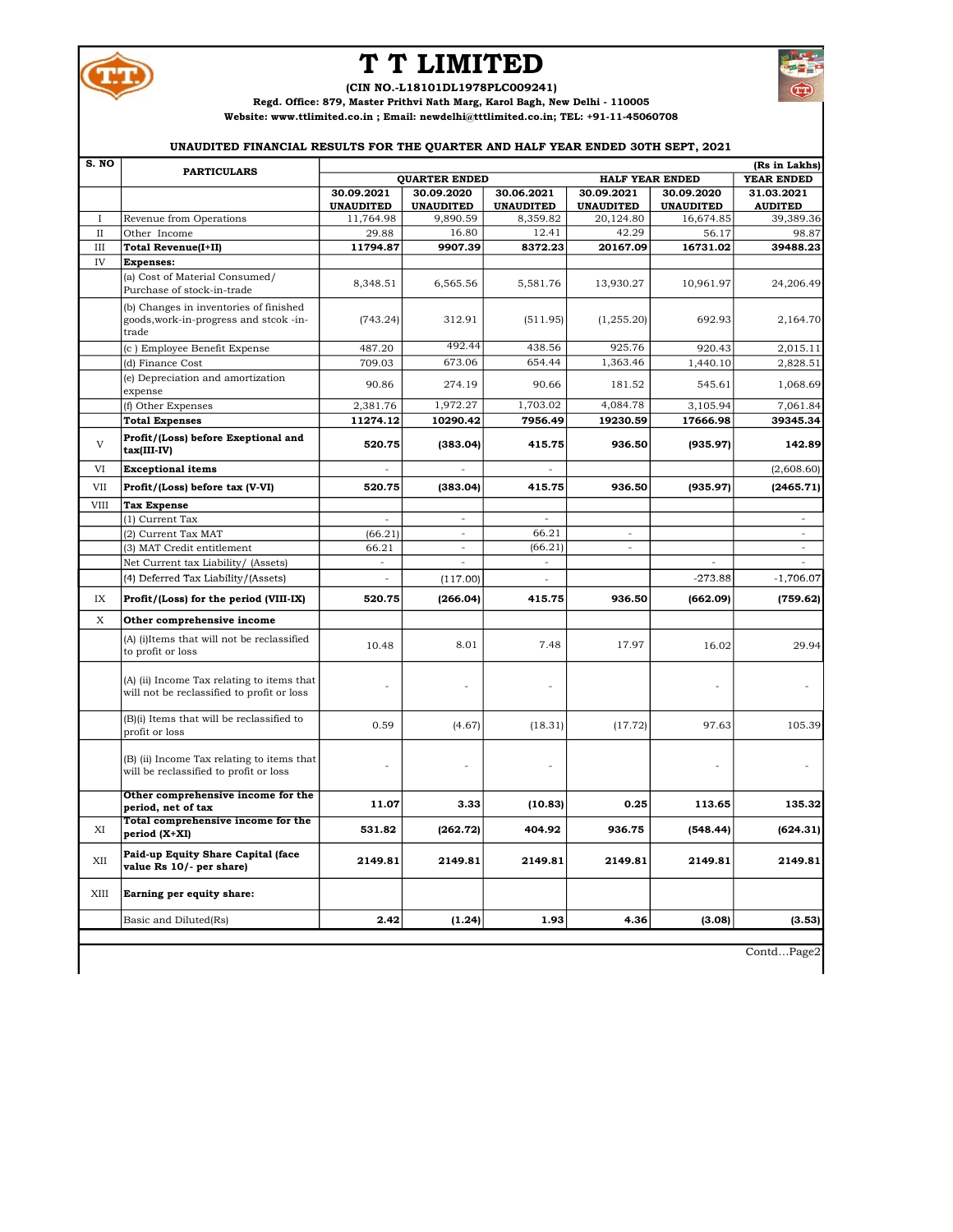## Notes:

- 1 The above results has been reviewed by the Audit Committee and approved by the Board of Directors of the Company at their respective Meetings held on 20th Oct, 2021. The statutory auditors have reviewed the results for the quarter and half year ended 30th Sept 2021.
- 2 Financial results for all the periods presented have been prepared in accordance with the recognition and measurement principles of Ind AS notified under the Companies (Indian Accounting Standards) Rules, 2015 as amended from time to time.
- 3 Company operates in single segment i.e. Textiles.
- 4 In line with the requirements of Regulation 47(2) of SEBI (Listing Obligation and Disclosure Requirements) Regulations 2015, the results are available on the Stock Exchanges website (www.bseindia.com and www.nseindia.com) and on the Company's website www.ttlimited.co.in
- 5 Rajula Spinning Mill, which is held for sale, has contributed turnover of Rs 6656.08 for Quarter ended 30th Sept.2021 (4970.90 Lakh for Quarter ended 30th June, 2021) and profit before tax Rs 272.40 Lakh for Quarter ended 30th Sept, 2021 (Rs 200.44 Lakh for Quarter ended 30th June, 2021).
- 6 The figures of the previous period/year have been regrouped/recast wherever considered necessary.

PLACE: NEW DELHI DATE: Oct 20, 2021 FOR **T** T LIMITED  $e$   $\epsilon$ . RIKHAB C. JAIN CHAIRMAN